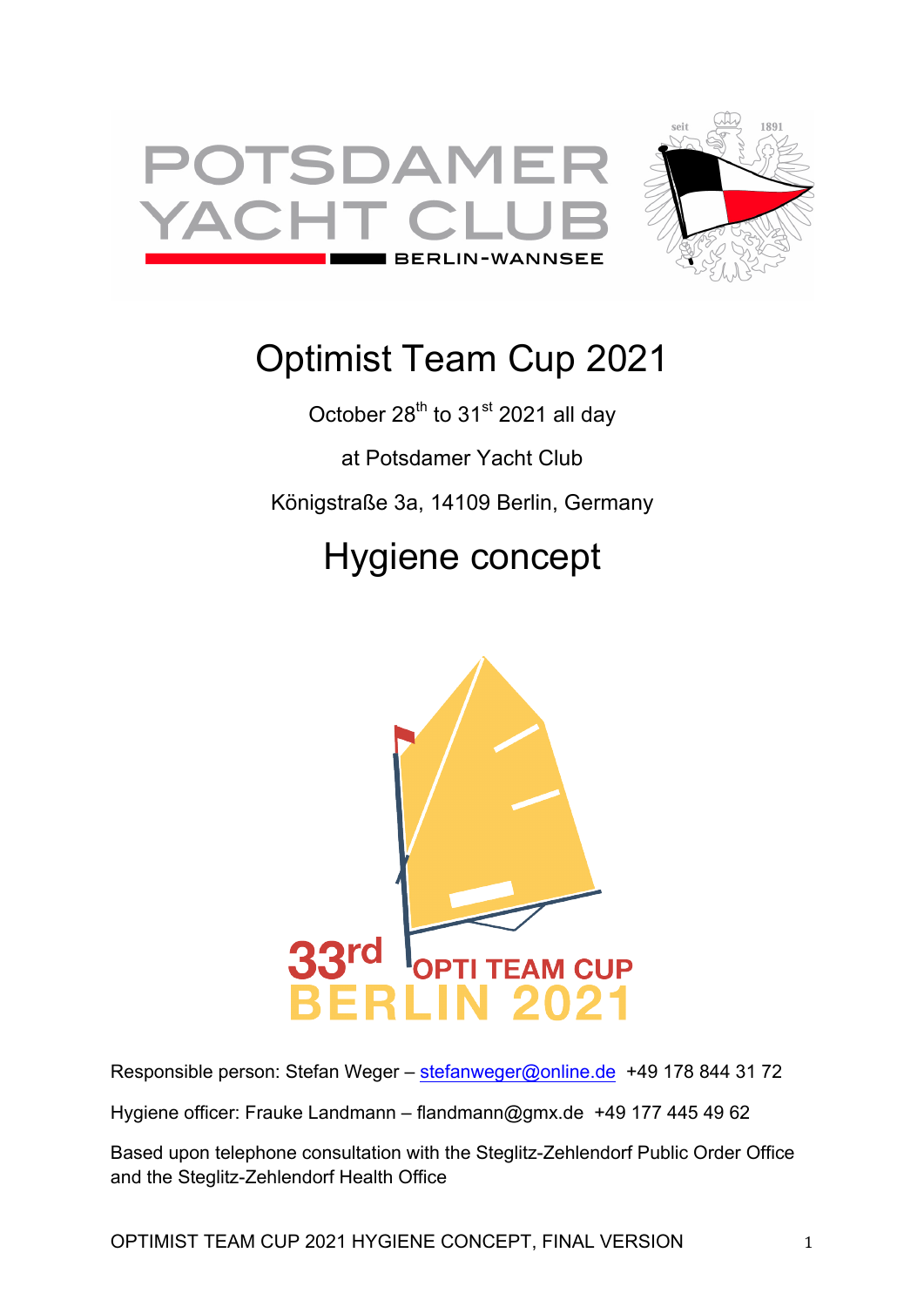## 1. Introduction and current regulations

In the past weeks and months, the German federal and state governments have reacted to the spread of the SARS COV-2 virus with a comprehensive and adapted catalog of measures. On October 5, 2021, the Berlin Senate passed the eighth amendment to the Third Infection Protection Measures Ordinance for the State of Berlin, which came into force on October 10, 2021 and whose regulations are initially valid until November 6, 2021. For the implementation of the International Optimist Team Cup organized by the Potsdamer Yacht Club, paragraphs §30 section 1 - outdoor sports - and §33 - competition - are decisive. According to §33, sporting competitions are permitted, provided that they take place within the framework of a usage and hygiene concept of the respective sports association. The Landessportbund Berlin (as of October 7th, 2021), together with the Berlin Sports Office Management, the Senate Department for Interior and Sports and the Berlin Football Association, developed uniform procedures for practicing sports and for competitions (https://lsb-berlin.net/aktuelles/coronavirus-lage / corona-faq /). The present hygiene concept for the implementation of the Optimist Team Cup 2021 is based on these uniform procedures. As the organizer, the Potsdamer Yacht Club is responsible for the implementation of this protection concept. In the interests of sport and towards the entire population, all participants and helpers are obliged to adhere to the protection concept in solidarity and with a high level of personal responsibility and to consistently implement the necessary measures.

## 2. Overview of the International Optimist Team Cup 2021

The International Optimist Team Cup 2021 (hereinafter abbreviated as OTC2021) is an invitation regatta, in which a maximum of 16 teams, each with 4 or 5 sailors, sail against each other in a team format. The total number of athletes is therefore in the range between 60 and 80 people. There are also a maximum of 16 trainers, so that the total number of participants is less than 100 people. Each sailor in a team sails in a separate boat, the Optimist dinghy, which children and young people up to the age of 15 may sail. The age of the participants is between 9 and 15 years, so it can be assumed that a large proportion of the participants do not have a full vaccination against SARS-CoV-2. The OTC2021 will take place from October 28, 2021 (registration of the teams) to October 31, 2021 (price giving ceremony) on the grounds of the Potsdamer Yacht Club.

## 3. Event site, access control and registration

The event area comprises the entire club area of the Potsdamer Yacht Club including the club house (see Figure 1) as well as the regatta courses A and B directly adjacent to the Inner Wannsee for the actual sailing competitions (see Figure 2, Race Areas). The club house of the Potsdamer Club has a total area of approx. 1400 square meters on 2 floors and the outdoor facilities a total area of approx. 3800 square meters.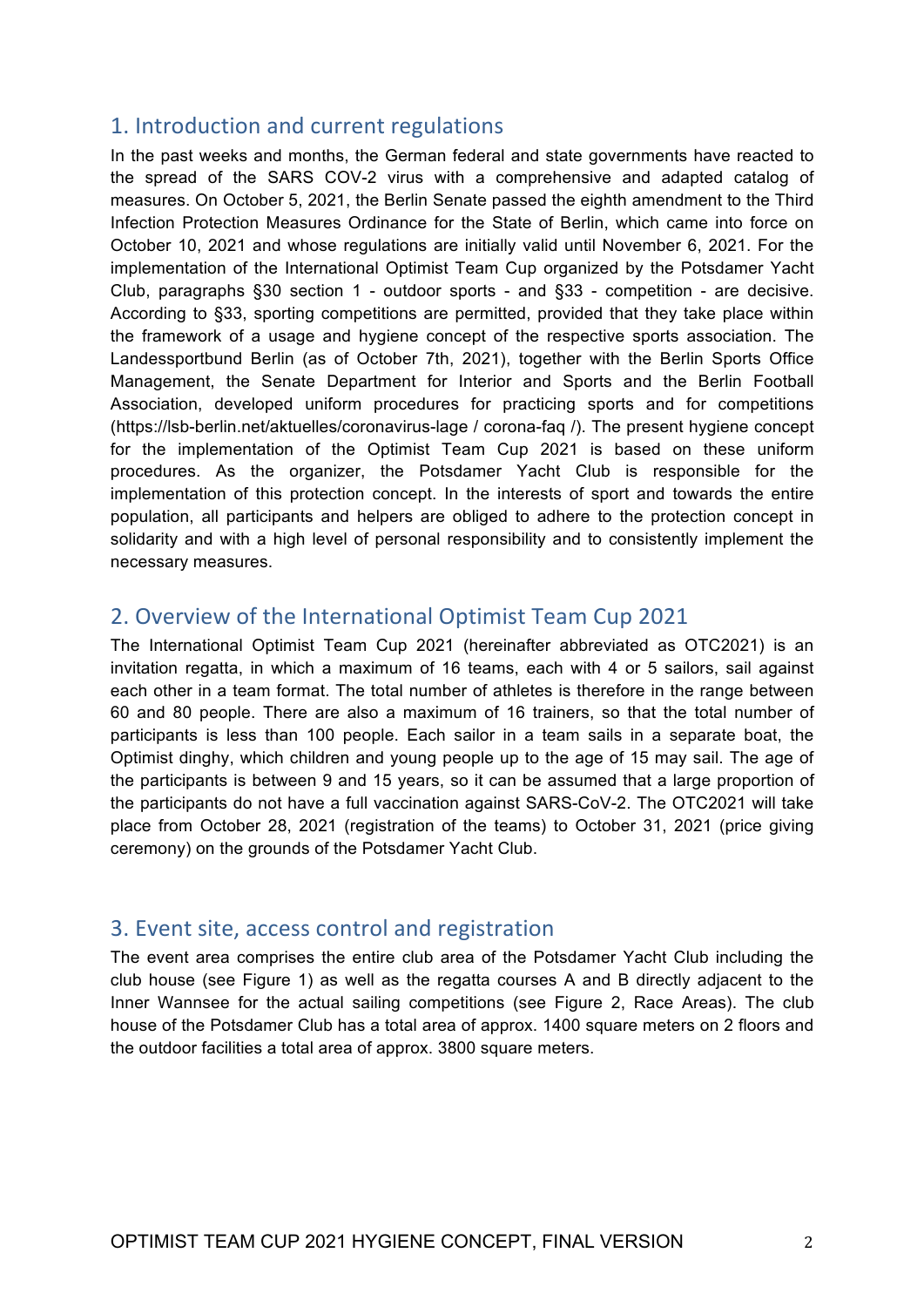

Figure 1: Event area at the Potsdamer Yacht Club



OPTIMIST TEAM CUP 2021 HYGIENE CONCEPT, FINAL VERSION 3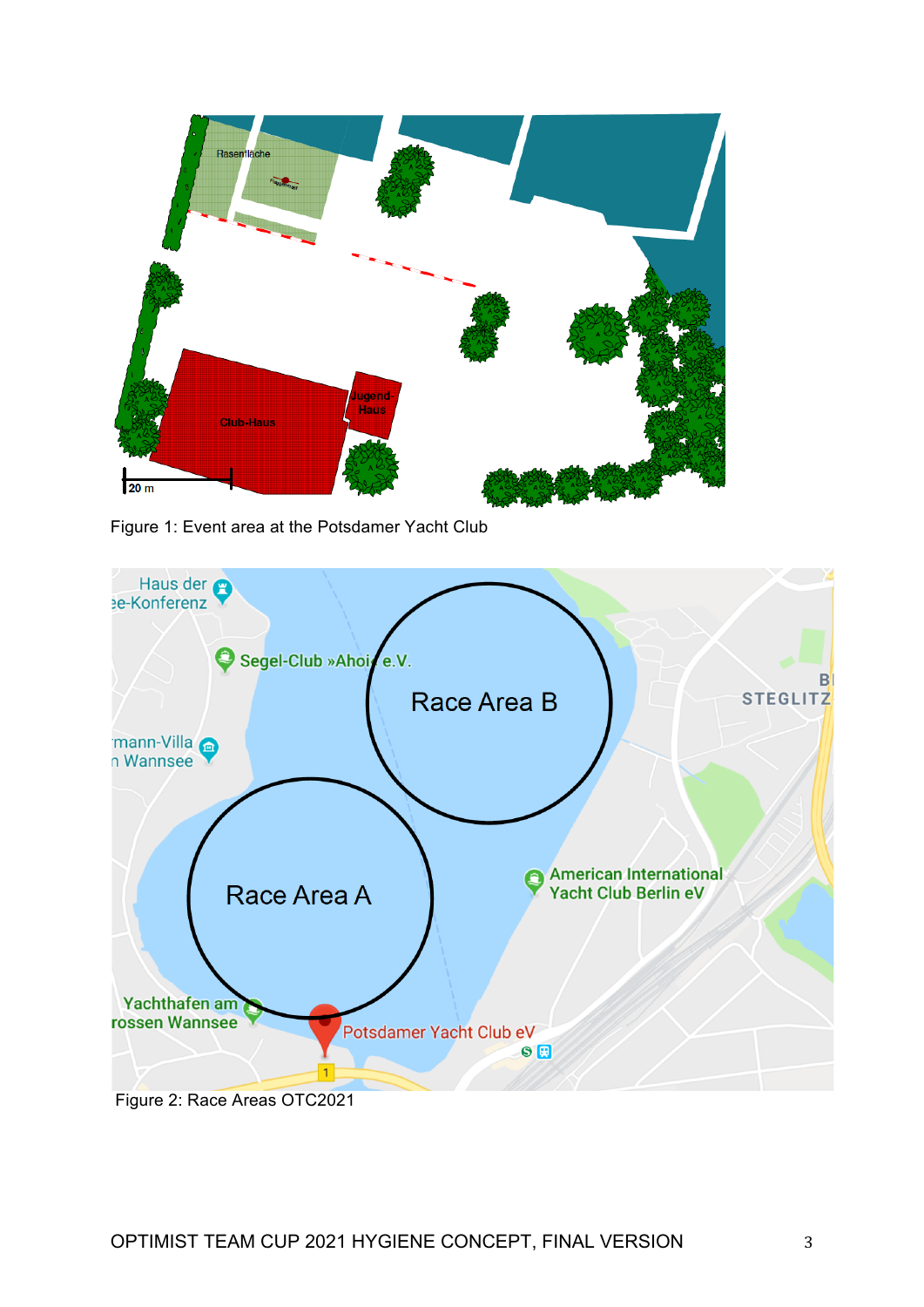#### 3.1. Access control

The club area of the Potsdamer Yacht Club (hereinafter referred to as PYC) including the catering area is mainly reserved for the participants of the OTC2021, the regatta helpers and the catering staff during the event from October 28 to 31, 2021. Otherwise, only fully vaccinated or recovered members of the PYC are to be found in separately designated parts of the club premises after prior consultation with the secretariat or the catering department. This is guaranteed by permanent admission control at the club's only entrance at Königstrasse 3A. The catering area is strictly divided into two areas, each with separate access, one for the OTC participants and helpers of the regatta and a smaller one for the above-mentioned fully vaccinated or recovered members of the PYC.

The PYC area is completely fenced off in the country. The group of people named in the previous section who have access to the PYC club area during the regatta must meet one of the following three criteria and provide valid evidence of this **(the so-called 3G rule): 1) fully vaccinated, 2) recovered or 3) currently tested negative (only for OTC participants).** These proofs will be checked at the entrance by helpers from the Potsdamer Club. In addition, the people must identify themselves with an ID or passport so that the authenticity of the evidence can be ensured. After registering on October 28, 2021 (see 3.2 Checking the evidence with the athletes), all participants will receive personalized, sealed wristbands by numbering ("Secure" wristbands with a seal). All helpers also receive personalized, sealed wristbands. For vaccinated and convalescent people, the bracelets are **green** and are valid for the entire duration of the event. Non-vaccinated participants \* after evidence of a negative SARS-CoV-2 PCR or antigen test upon registration will first receive a bracelet in **yellow** color, which will be used until the subsequent internal testing on Friday and Sunday (see 3.2 Verification of evidence at the athlete). After the repeated negative test on Sunday, these participants will also receive a bracelet in **green** color that is valid until the end of the event. Up-to-date registration of all persons on the premises is preferably carried out via the **LUCA app** or **Corona app** and only in justified exceptional cases (e.g. loss of the smartphone) as written documentation. All participants are therefore encouraged to install the **LUCA app** or Corona app on their smartphones A mask is required at all times on the entire event site (mouth and nose covering with a medical mask, wearing an FFP2 mask is recommended) if the required minimum distance cannot be maintained in individual cases.

### 3.2. Checking the evidence of the athletes and coaches

The registration process for athletes and trainers will take place on October 28th between 1pm and 6pm in the check-in zone provided for this purpose in the entrance area of the PYC club premises. The athletes and trainers have to provide proof of meeting one of the **"3G criteria" - 1) fully vaccinated (15 days after the last vaccination dose, vaccination only with a vaccine approved in the EU), 2) recover ( max. 6 months after infection) or 3) tested negative (antigen test max. 24-hour old test, PCR max. 48-hour old test)**. As part of this process, they will then receive an accreditation with an accreditation card and a security bracelet (see 3.1 Access control). Accreditation of non-vaccinated or recovered participants from countries classified by the RKI as high-risk areas (as of October 15, 2021 - USA, Great Britain, Ukraine and Estonia) takes place online in the run-up to the event and is sent directly to the health department in the Berlin Steglitz-Zehlendorf Health Office. This means that these participants are not required to be quarantined for 10 or 5 days. When the accreditation card is presented, there is no need for a new "3G check" by the security staff at the entrance. In addition, every athlete must submit a completed personal information sheet on which, among other things, the address and contact details are given. The Potsdam Yacht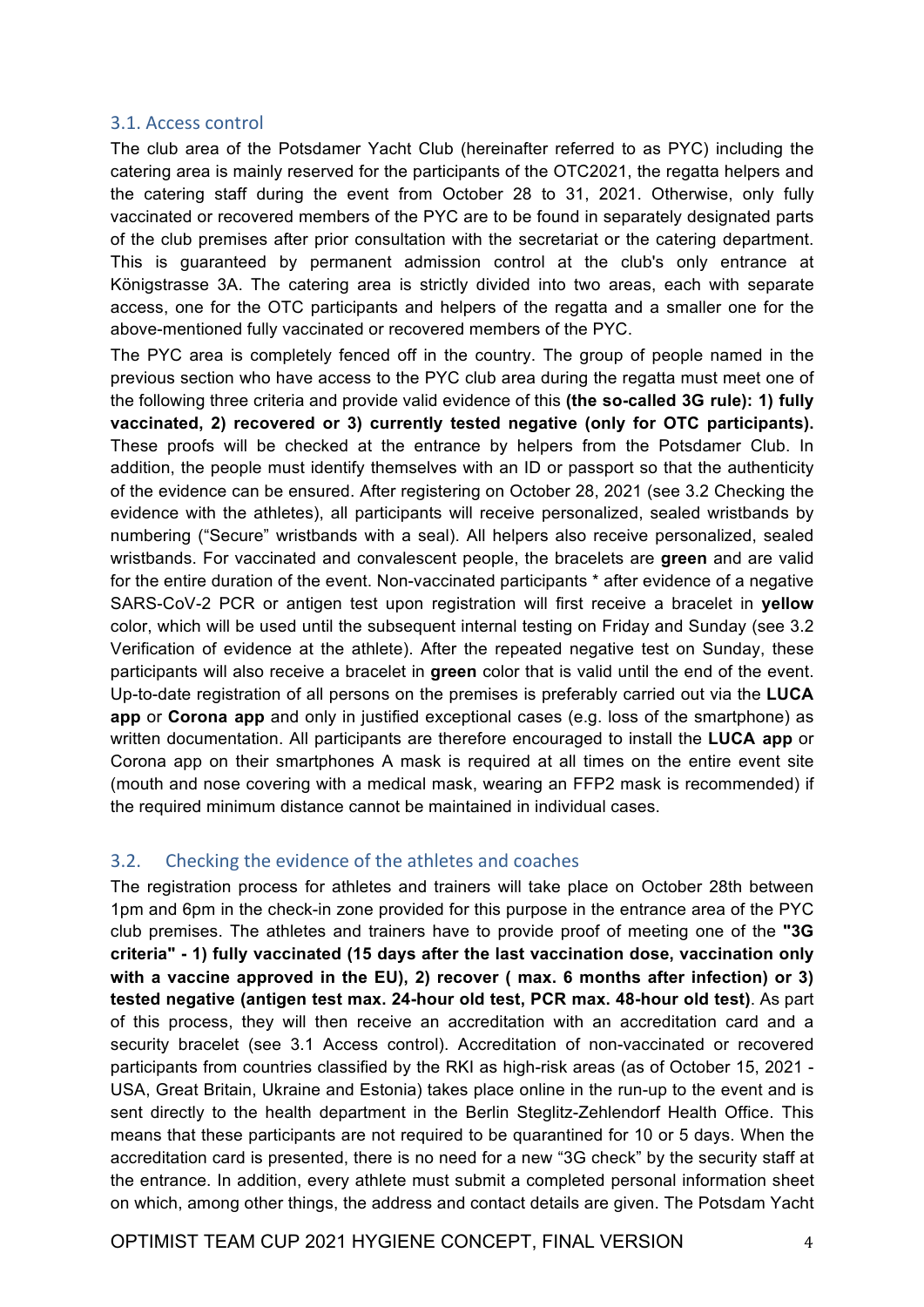Club, as the organizer, will carry out two SARS-CoV antigen tests during the course of the event for all participants who have not been vaccinated or who have not recovered. Dates are Friday, October 29th from 7:00 am and Sunday, October 31st from 8:00 am. The testing is carried out by Mr. Axel Grobe (Practice for Dentistry and Implantology). If the test is negative, participants will receive a green bracelet on Sunday that is valid until the end of the event.

### 3.3. Control of the "3G" criteria for the volunteers

In the same way as the athletes and trainers, the helpers involved in the event must also meet the so-called "3G criteria". The managers and operators are responsible for checking the vaccination or recovery certificates or regular tests of their employees and must submit this to the organizer in writing and confirm it. In return, they will then receive an accreditation. Each helper team leader or stand operator is also responsible for recording the contact details of the people who are employed. The organizer will provide appropriate forms for this. The organizer will carry out spot checks on the retests of the unvaccinated and recovered people. If the requirements are not met during the inspection, the persons concerned must leave the premises immediately until they can present a current negative test.

## 3.4. Control of the "3G" criteria for sponsors and logistics employees as well as other external persons

As the afore mentioned groups of people, additional persons involved in the implementation of the event (e.g. sponsors, employees of boat charter companies and others) must meet one of the "3G" criteria when entering the fenced-in event area. This is checked at the entrance by the security staff.

## 4. Hygiene rules

In the following, both overarching protection guidelines, which apply to all people involved on site, as well as individually mandatory protective measures and rules of conduct for individual groups of people are presented. The hygiene concept stipulates that the areas of the sailors (the boat park) and the areas used by the volunteer helpers are separated as far as possible through area restrictions, which prevents a permanent mix of these groups of people. The Optimist Team Cup of the Potsdamer Yacht Club has an international field of participants. The current entry restrictions of the Federal Republic of Germany apply to all participating sailors from abroad. The event is based on the assessment and naming of virus variant areas and high-risk areas by the Federal Foreign Office, the Federal Ministry of the Interior and the Robert Koch Institute (RKI). The participants concerned will be informed in good time in advance of the event about which documents and rules they must bring and comply with for entry. It is also pointed out that the decisive factor for entry is not your nationality, but your current whereabouts. In addition, the quarantine requirements of the State of Berlin and the Federal Republic of Germany apply to all participants. As already explained in section 3.2, the accreditation of non-vaccinated or recovered participants from countries classified by the RKI as high-risk areas takes place online in the run-up to the event and is done directly transmitted to the health department in the district office of Berlin-Zehlendorf. This means that these participants are not required to be quarantined for 10 or 5 days. The current entry regulations into the Federal Republic of Germany can be found on the following page of the Federal Foreign Office: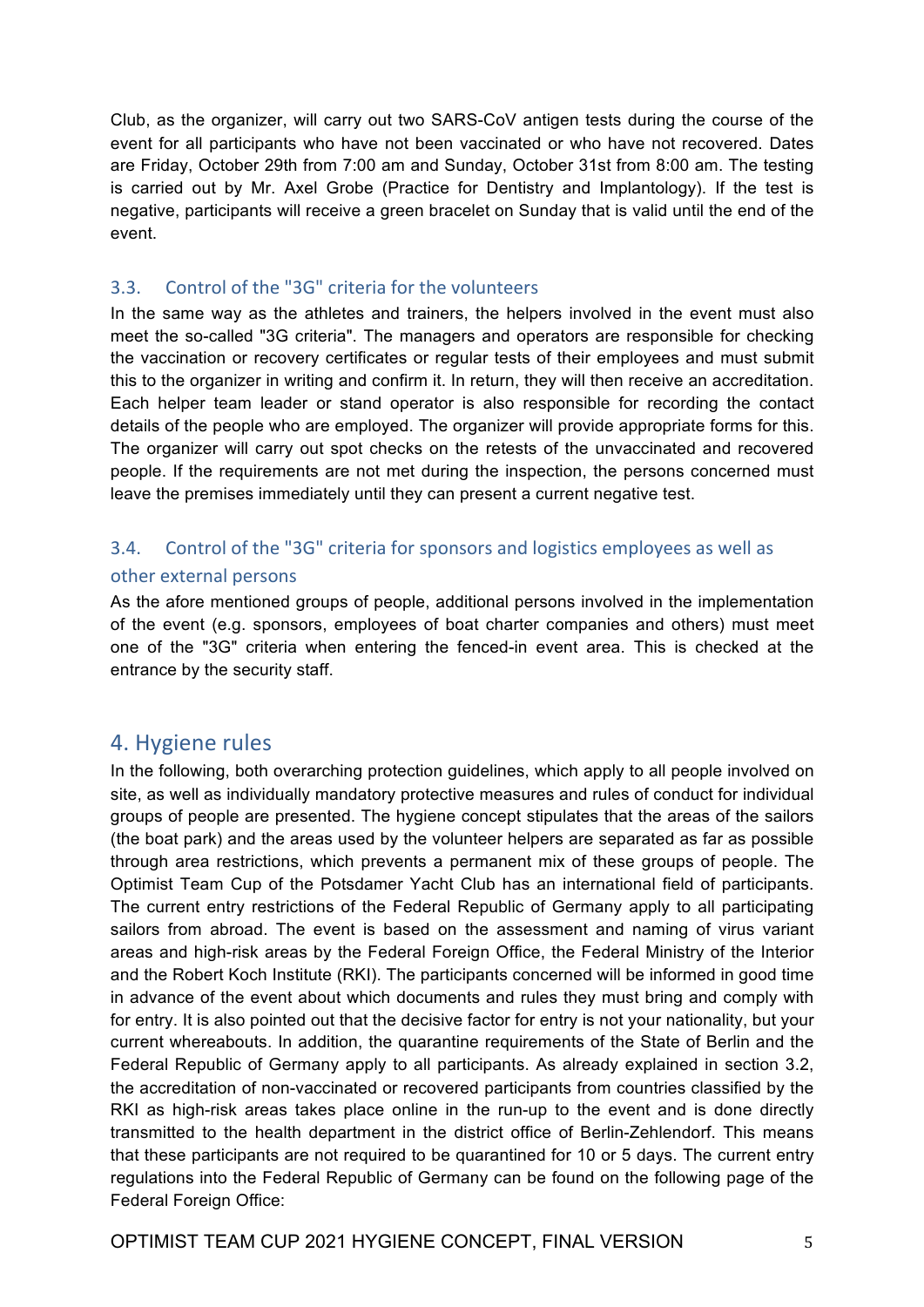#### https://www.auswaertiges-amt.de/de/quarantaene-einreise/2371468

Questions and answers about digital entry registration, the obligation to provide evidence and entry quarantine can be found on the following website:

https://www.bundesgesundheitsministerium.de/coronavirus-infos-reisende/faq-tests-einreisende.html .

It should be noted that this only reflects the current status. The participants were advised to check the valid requirements again immediately before entering the country. In particular, participants arriving from high-risk areas are expressly advised of the entry registration procedure

#### **Entry registration (multilingual):**

#### https://www.einreiseanmeldung.de/#/

Through mailings the participants are regularly informed about current requirements and the procedure for holding the event. This also includes an urgent advice not to expose the event and sailing sport to unnecessary risk and to take personal consequences into account.

### 4.1. Appointment of a hygiene officer

The hygiene officer for the Optimist Team Cup 2021 is Ms. Frauke Landmann, Tel. +49 177 445 49 62. Deputy hygiene officer is Ms. Iris Weger, Tel. +49 172 926 46 90.

#### 4.2. Protection guidelines

The protection guidelines apply across the board and are to be understood as a basic framework. These measures are binding for all persons and areas. Entering the PYC club premises is not permitted if symptoms such as cough or fever are suspected. If the symptoms mentioned occur within 5 days of staying on the club premises, the OTC organizing committee (Dr. Stefan Weger, stefanweger@online.de) must be informed immediately. Compliance with the safety quidelines is ensured by security staff (hygiene assistants) who are spread over the entire port apron, loudspeaker announcements, information signs and the organization team. Disregard of the rules and regulations can lead to an immediate expulsion and exclusion from the event.

- **Distance regulations (1.50 m) by means of barriers, floor markings, room dividers,** etc. (If it cannot be ensured that the 1.50 m distance can be guaranteed, the mask requirement also applies in the outdoor area).
- $\blacktriangle$  Hygiene and behavioral instructions are displayed visually (posters, banners, etc.).
- Notes on installing and using the Luca app for contact tracking (see also Section 3.1, Registration).
- **Personnel limitation in the port area to the group of people named in Section 2 and** directly involved helpers.
- Regular hand washing and use of disinfectants.
- $\triangle$  Mask requirement on the entire event site if the minimum distances are not adhered to. The wearing of medical masks is compulsory within the PYC clubhouse.
- Sports enthusiasts have to forego the usual greeting rituals such as clapping, handshakes and hugs.
- Continuous cleaning of user interfaces (counters, etc.), sanitary facilities, furniture (Cleaning and disinfection plan).
- Regular ventilation of the interior (every 20 minutes for at least 5 minutes).
- The number of participants in the changing rooms is restricted so that the minimum distances of 1.5 m can be easily realized.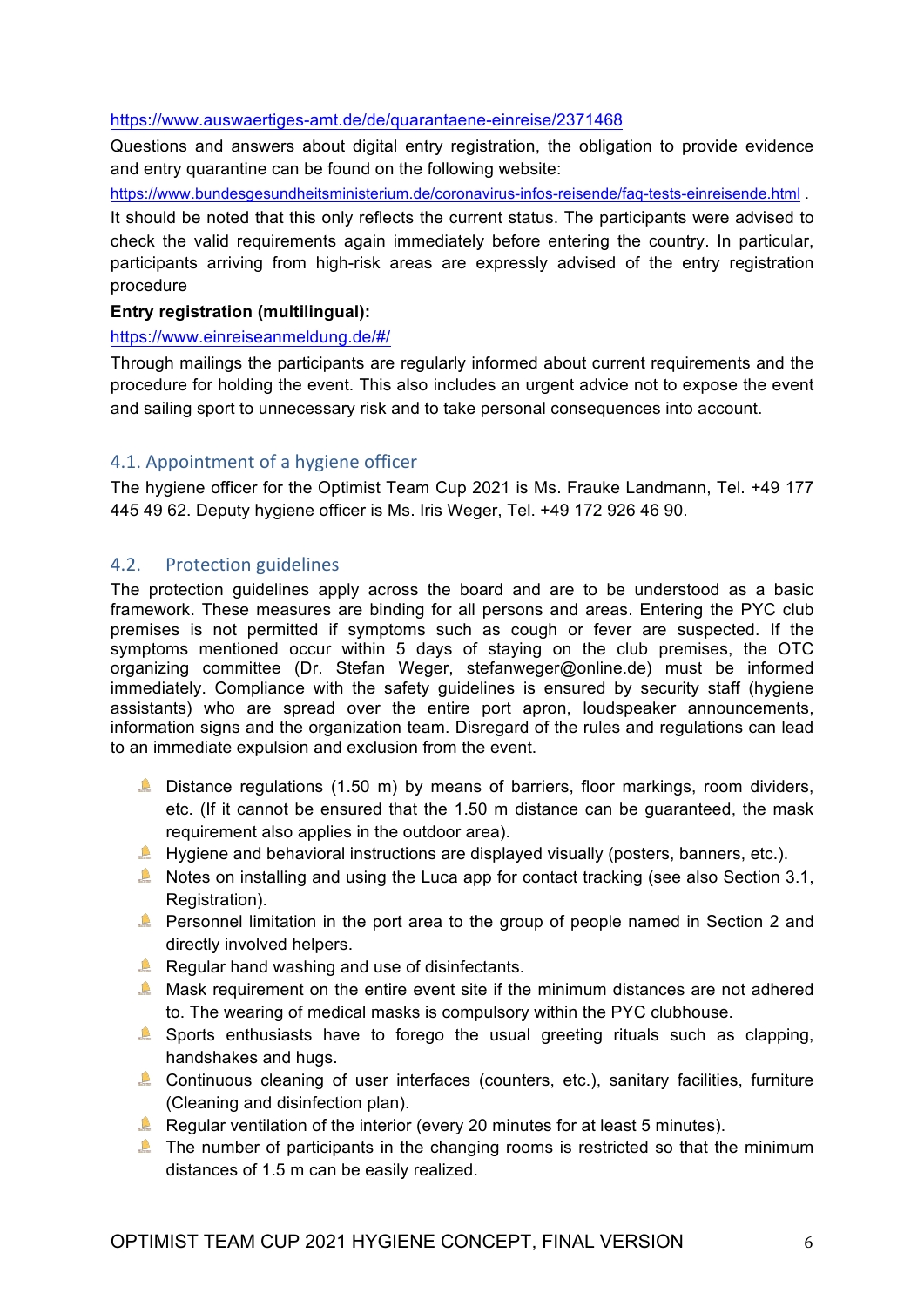- A maximum of 2 people may stay in the shower rooms for the participants, according to gender.
- The frequency of cleaning of the changing and shower areas is adapted to the sailing times.
- There must be no queues within the sanitary areas. Therefore, you have to wait outside the sanitary facilities.
- The usual minimum distances of 1.50 m apply. Within the sanitary areas, it is mandatory to wear a medical mask (OR or FFP2).
- The instructions of the security staff (hygiene officers and helpers and technical regatta office) must be followed. Participants who do not follow these instructions can be excluded from the event.
- Submission of a self-assessment from the athletes, organization members and volunteers.

# 5. Emergency plan in the event of infections during the event

In order to encourage the participants to be able to confidently contact the organizer with any questions or concerns about the "coronavirus", a person of trust will be appointed. The installation of an "emergency telephone number" (+49 172 926 46 90) enables anonymous communication with the person of trust for the time being. If an infection is suspected, a rapid antigen test is carried out on the site of the PYC (by Mr. Axel Grobe's team, see section 3.2). If this or one of the tests carried out on all non-vaccinated or non-recovered participants on Friday, October 29th and Sunday, October 31st, is positive, a second antigen test will be carried out immediately. Should this also be positive, it will be followed directly by a PCR test. If the later turns out to be positive, the health department in the Berlin-Zehlendorf district office will be informed immediately and the next steps will be discussed. If the health department orders a quarantine, the following procedural options are available:

- For participants who arrive by car and whose home town is within a distance that can be reached within the scope of one tank of fuel (without having to stop), the order is given to drive home and go into quarantine there.
- **Participants who are accommodated in holiday apartments, hotels, guest houses, etc.** and cannot travel home must go into quarantine in their accommodation in the event of a suspected case. The participants have to discuss this with the operator of the accommodation themselves (with the appropriate support from the OTC organizing committee in the event of language barriers).
- For participants who do not have these options (e.g. have to leave their accommodation due to a termination by the landlord), the PYC has very limited options in the form of individual rooms for quarantine. The entire process will take place in close consultation with the responsible authorities.

# 6. Conclusions

### 6.1. Risk assessment

As the organizer, the Potsdamer Yacht Club assesses the risk of holding the International Optimist Team Cup 2021 as acceptable within the framework of the measures described in this concept. The requirements are based on the current Third SARS-CoV-2 Infection Protection Measures Ordinance of the Berlin Senate and in particular on the requirements defined in Section 11. The following points should be emphasized: